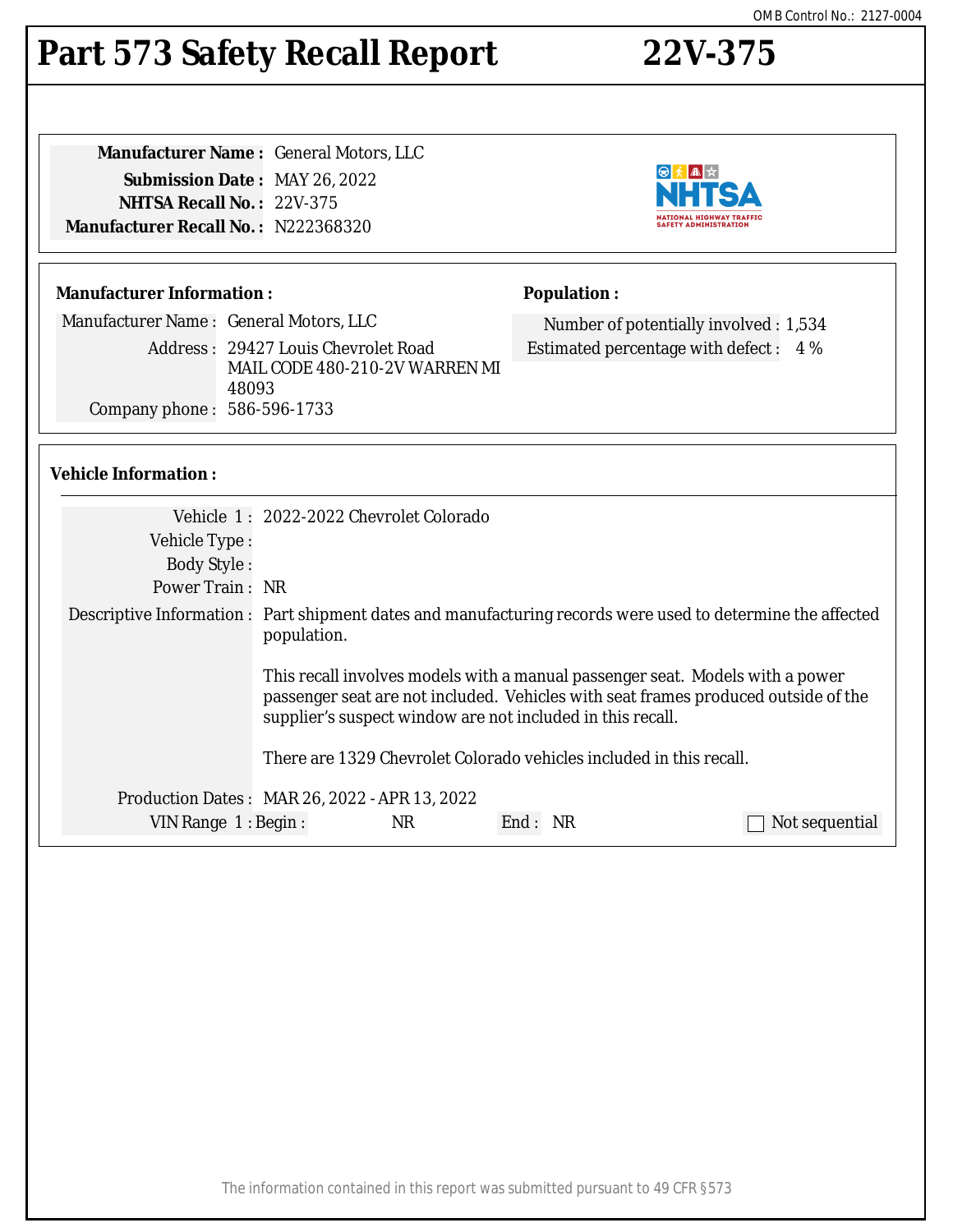# Part 573 Safety Recall Report 22V-375 Page 2

|                                                                         | Vehicle 2: 2022-2022 GMC Canyon               |                                                                                                                                                                                                                                                                                                                                                                                                                                                                                                                                                                                                                                                                                            |                                                                                                             |
|-------------------------------------------------------------------------|-----------------------------------------------|--------------------------------------------------------------------------------------------------------------------------------------------------------------------------------------------------------------------------------------------------------------------------------------------------------------------------------------------------------------------------------------------------------------------------------------------------------------------------------------------------------------------------------------------------------------------------------------------------------------------------------------------------------------------------------------------|-------------------------------------------------------------------------------------------------------------|
| Vehicle Type:                                                           |                                               |                                                                                                                                                                                                                                                                                                                                                                                                                                                                                                                                                                                                                                                                                            |                                                                                                             |
| <b>Body Style:</b>                                                      |                                               |                                                                                                                                                                                                                                                                                                                                                                                                                                                                                                                                                                                                                                                                                            |                                                                                                             |
| Power Train: NR                                                         |                                               |                                                                                                                                                                                                                                                                                                                                                                                                                                                                                                                                                                                                                                                                                            |                                                                                                             |
|                                                                         | population.                                   |                                                                                                                                                                                                                                                                                                                                                                                                                                                                                                                                                                                                                                                                                            | Descriptive Information : Part shipment dates and manufacturing records were used to determine the affected |
|                                                                         |                                               | This recall involves models with a manual passenger seat. Models with a power<br>supplier's suspect window are not included in this recall.                                                                                                                                                                                                                                                                                                                                                                                                                                                                                                                                                | passenger seat are not included. Vehicles with seat frames produced outside of the                          |
|                                                                         |                                               | There are 205 GMC Canyon vehicles included in this recall.                                                                                                                                                                                                                                                                                                                                                                                                                                                                                                                                                                                                                                 |                                                                                                             |
|                                                                         | Production Dates: MAR 26, 2022 - APR 13, 2022 |                                                                                                                                                                                                                                                                                                                                                                                                                                                                                                                                                                                                                                                                                            |                                                                                                             |
| VIN Range $1:$ Begin:                                                   | <b>NR</b>                                     | End: NR                                                                                                                                                                                                                                                                                                                                                                                                                                                                                                                                                                                                                                                                                    | Not sequential                                                                                              |
| FMVSS 1 : NR<br>FMVSS 2: NR                                             |                                               | attachment that was not properly welded to the inboard track of the frame. If<br>not properly welded, the hook could separate from the seat frame.<br>Description of the Safety Risk: Improper welds on the front seat structure could degrade management of<br>occupant loads in certain crashes, which may increase the risk of injury in a<br>crash for occupants seated in the affected front seat.<br>Description of the Cause : During maintenance at the seat frame supplier's manufacturing facility, the<br>power level of the laser welder was inadvertently set too low.<br>Identification of Any Warning If the hook attachment separates, the seat may rattle and feel loose. |                                                                                                             |
| that can Occur:<br><b>Involved Components:</b>                          |                                               |                                                                                                                                                                                                                                                                                                                                                                                                                                                                                                                                                                                                                                                                                            |                                                                                                             |
|                                                                         | Component Name 1: FRAME ASM-F/SEAT CUSH       |                                                                                                                                                                                                                                                                                                                                                                                                                                                                                                                                                                                                                                                                                            |                                                                                                             |
| <b>Component Description: Manual Front Passenger Seat Cushion Frame</b> |                                               |                                                                                                                                                                                                                                                                                                                                                                                                                                                                                                                                                                                                                                                                                            |                                                                                                             |
| Component Part Number: 13511674                                         |                                               |                                                                                                                                                                                                                                                                                                                                                                                                                                                                                                                                                                                                                                                                                            |                                                                                                             |
|                                                                         |                                               |                                                                                                                                                                                                                                                                                                                                                                                                                                                                                                                                                                                                                                                                                            |                                                                                                             |
|                                                                         |                                               |                                                                                                                                                                                                                                                                                                                                                                                                                                                                                                                                                                                                                                                                                            |                                                                                                             |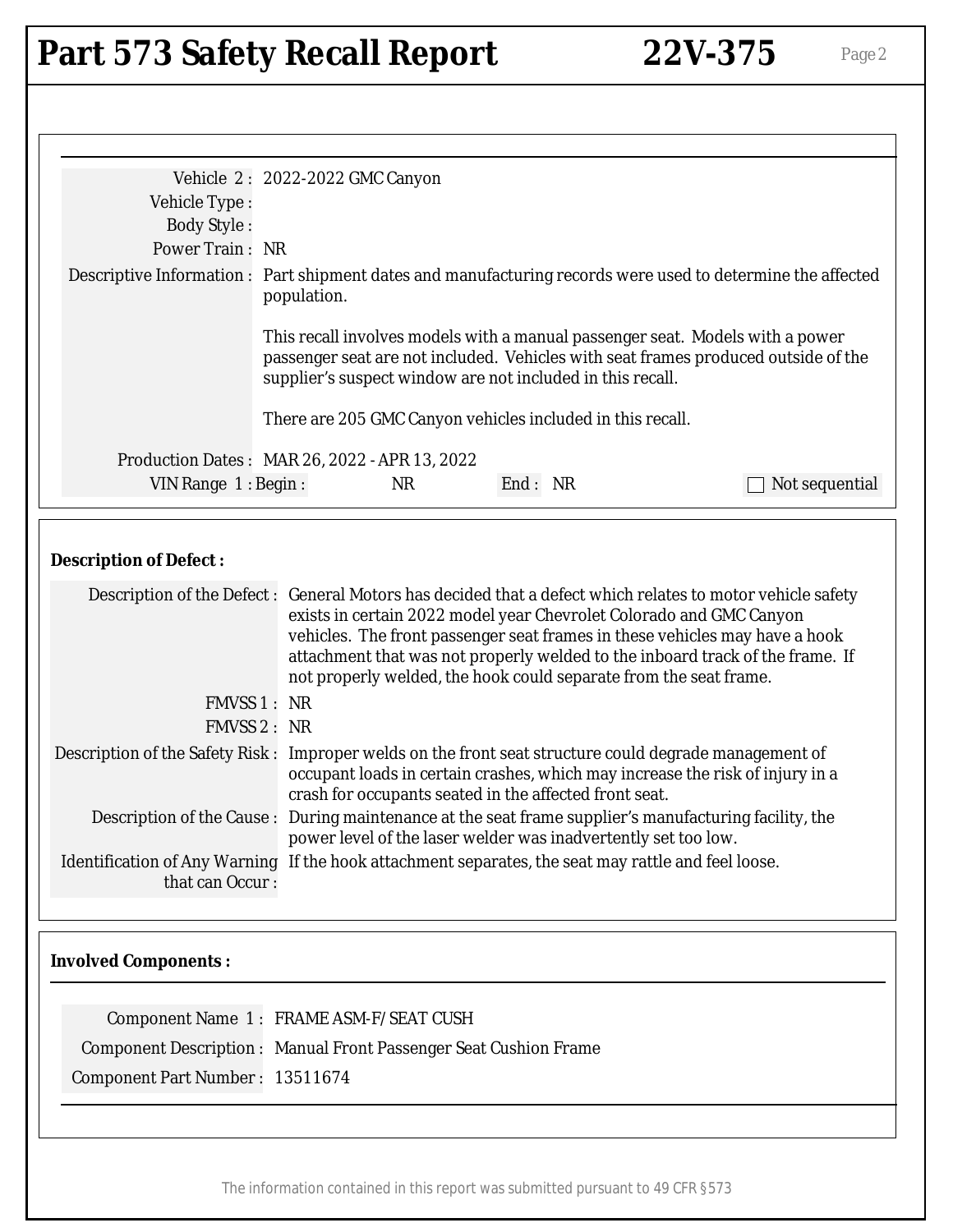### **Supplier Identification :**

#### **Component Manufacturer**

Name : Lear Corporation Address : Blvd. República No. 450, Seccion 1, Piedras Negras, Coahuila de Zaragoza Piedras Negras Foreign States 26080 Country : Mexico

### **Chronology :**

On April 8, 2022, an operator at GM's Wentzville assembly plant discovered that a manual front passenger seat's inboard track was missing a front hook bracket. GM's seat structure engineer submitted the issue to GM's Speak Up For Safety program on April 11, 2022 and GM opened a formal investigation on April 14, 2022. The seat frame supplier reviewed their manufacturing records and determined that the laser welder had inadvertently been set too low during two production shifts on March 22, 2022.

On May 4, 2022, GM's investigator identified the population of manual seat frames that may not have been successfully contained by the supplier or at GM's production facility. A review of field data completed on May 9, 2022 did not identify any claims or complaints related to this condition. On May 19, 2022, GM's Safety Field Action Decision Authority (SFADA) decided to conduct a safety recall.

#### **Description of Remedy :**

|                                   | Description of Remedy Program : Dealers will inspect the front passenger seat and replace the cushion<br>frame as necessary.<br>Pursuant to 49 C.F.R. § 573.13(d)(1), all covered vehicles are under<br>warranty, so reimbursement is not offered.                                                                                                                                         |
|-----------------------------------|--------------------------------------------------------------------------------------------------------------------------------------------------------------------------------------------------------------------------------------------------------------------------------------------------------------------------------------------------------------------------------------------|
| from Recalled Component : window. | How Remedy Component Differs Replacement seat frames were produced outside of the supplier's suspect                                                                                                                                                                                                                                                                                       |
|                                   | Identify How/When Recall Condition Containment efforts were initiated by GM's tier 3 supplier on April 8, 2022.<br>was Corrected in Production: Subsequent containment efforts were initiated by the tier 2 and tier 1<br>suppliers on April 11 and 12, 2022. Vehicles produced after April 13,<br>2021, were built with seat frames produced outside of the supplier's<br>suspect window. |

### **Recall Schedule :**

|                                                               | Description of Recall Schedule : Dealers will be notified on May 26, 2022. GM estimates owner |
|---------------------------------------------------------------|-----------------------------------------------------------------------------------------------|
|                                                               | notification will begin on July 11, 2022.                                                     |
| Planned Dealer Notification Date: MAY 26, 2022 - MAY 26, 2022 |                                                                                               |
| Planned Owner Notification Date: JUL 11, 2022 - JUL 11, 2022  |                                                                                               |

The information contained in this report was submitted pursuant to 49 CFR §573